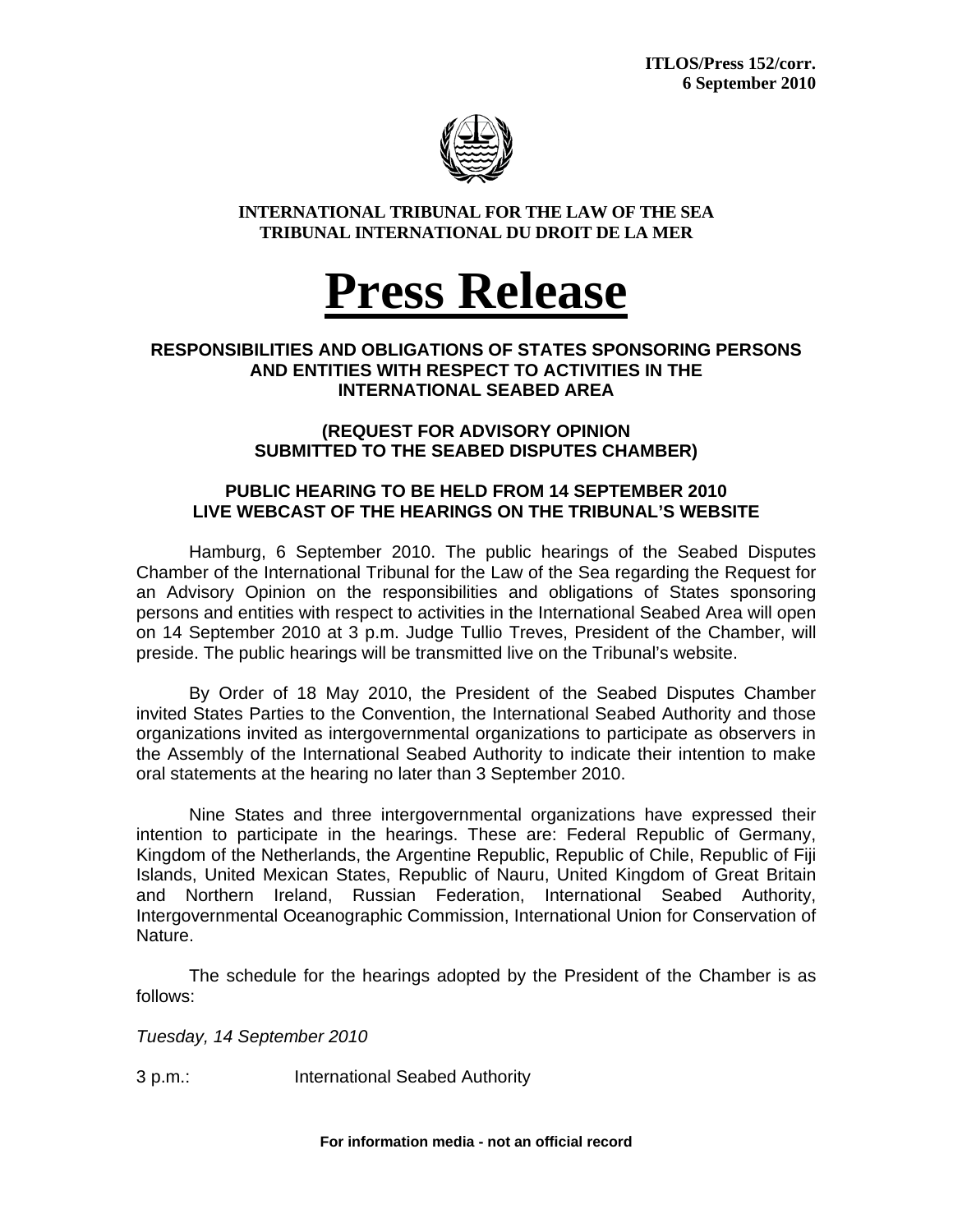### *Wednesday, 15 September 2010*

10 a.m.  $-$  1 p.m.: Germany Netherlands **Argentina** Chile Fiji Mexico

(to be continued from 3 p.m. if necessary)

*Thursday, 16 September 2010* 

10 a.m. – 1p.m.: Nauru United Kingdom Russian Federation Intergovernmental Oceanographic Commission International Union for Conservation of Nature

(to be continued from 3 p.m. if necessary)

The verbatim records of the hearings will be published daily on the website of the Tribunal at http://www.itlos.org/cgi-bin/cases/case\_detail.pl?id=17&lang=en. The hearings can be viewed live at: http://www.itlos.org/proceedings/video/live\_en.shtml.

### **History of the proceedings**

On 6 May 2010, the Council of the International Seabed Authority adopted Decision ISBA/16/C/13 during the Authority's Sixteenth Session, in which, in accordance with article 191 of the United Nations Convention on the Law of the Sea, it decided to request the Seabed Disputes Chamber to render an advisory opinion on the following questions:

> 1. What are the legal responsibilities and obligations of States Parties to the Convention with respect to the sponsorship of activities in the Area in accordance with the Convention, in particular Part XI, and the 1994 Agreement relating to the Implementation of Part XI of the United Nations Convention on the Law of the Sea of 10 December 1982?

> 2. What is the extent of liability of a State Party for any failure to comply with the provisions of the Convention, in particular Part XI, and the 1994 Agreement, by an entity whom it has sponsored under Article 153, paragraph 2 (b), of the Convention?

> What are the necessary and appropriate measures that a sponsoring State must take in order to fulfil its responsibility under the Convention, in particular Article 139 and Annex III, and the 1994 Agreement?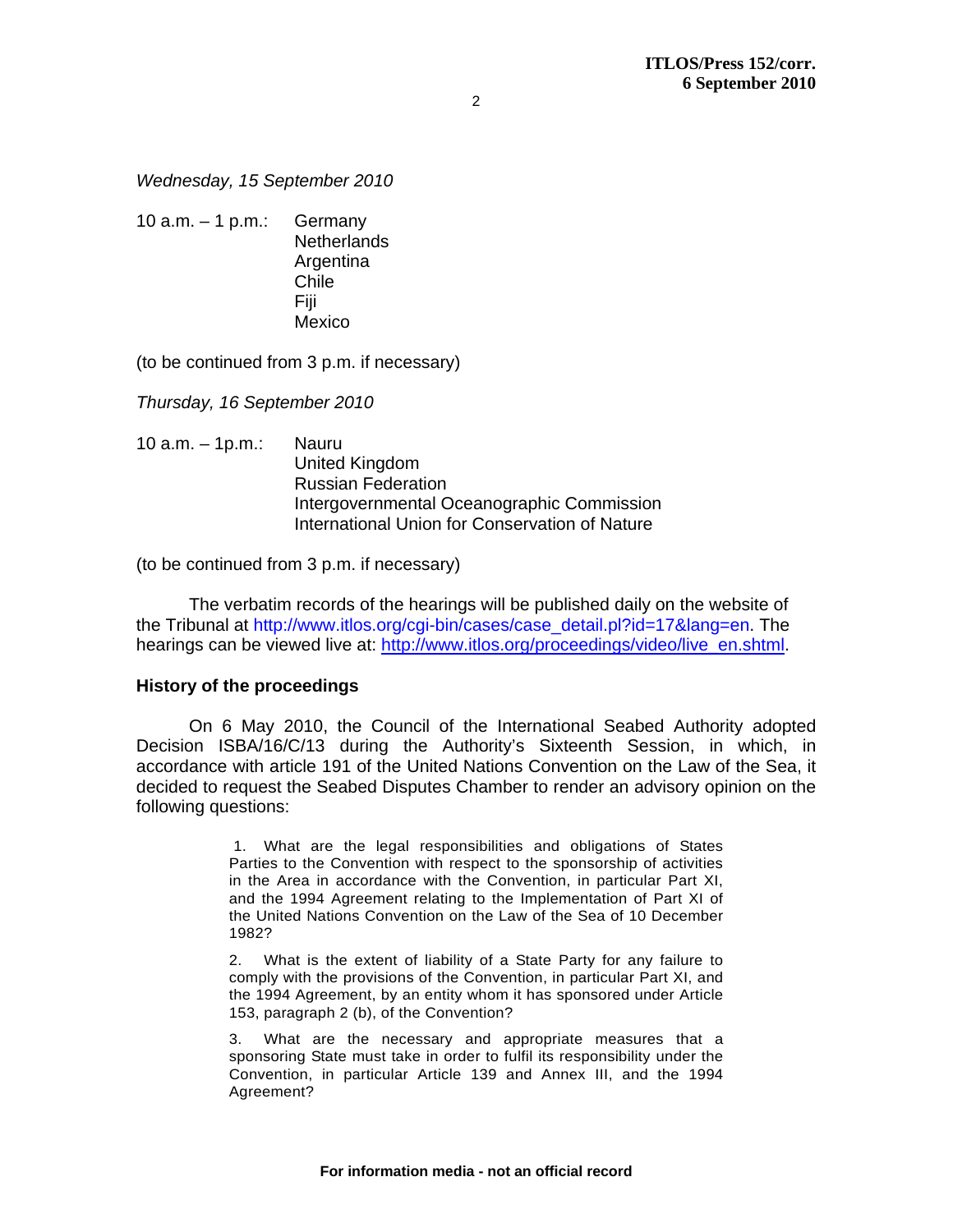3

The Request for an Advisory Opinion was transmitted by letter dated 11 May 2010, from the Secretary-General of the International Seabed Authority, Mr Nii Odunton, addressed to the President of the Seabed Disputes Chamber, Judge Tullio Treves. The Request was filed with the Registry on 14 May 2010. Subsequently, the Authority submitted a dossier to the Chamber containing documents, decisions and other material of the Authority as well as international instruments and other material likely to throw light upon the three legal questions on which the advisory opinion of the Seabed Disputes Chamber is requested. The dossier is available on the Tribunal's website.

In accordance with article 133 of the Rules of the Tribunal, the Registrar gave notice of the Request for an advisory opinion to all States Parties to the Convention and to those organizations invited as intergovernmental organizations to participate as observers in the Assembly of the International Seabed Authority.

By Order of 18 May 2010, the President of the Seabed Disputes Chamber decided that the International Seabed Authority and those organizations referred to above are considered likely to be able to furnish information on the questions submitted to the Seabed Disputes Chamber and invited them and the States Parties to the United Nations Convention on the Law of the Sea to present written statements on the questions contained in the Request. The Order of 28 July 2010 fixed 19 August 2010 as the time-limit for the presentation of written statements.

Twelve States Parties to the United Nations Convention on the Law of the Sea and three intergovernmental organizations filed written statements within the time-limit as follows (in order of receipt):

Interoceanmetal Joint Organization; United Kingdom of Great Britain and Northern Ireland; Republic of Nauru; Republic of Korea; Romania; Kingdom of the Netherlands; Russian Federation; United Mexican States; International Union for Conservation of Nature; Federal Republic of Germany; People's Republic of China; Australia; Republic of Chile; Republic of the Philippines; International Seabed Authority.

 An additional statement was received from the United Nations Environmental Programme after the expiry of the time-limit.

 A written statement was also submitted to the Chamber by Stichting Greenpeace Council (Greenpeace International) and the World Wide Fund for Nature.

The written statements are available on the Tribunal's website.

### **Attending the hearings**

 The hearings will be held in the main courtroom of the Tribunal and are open to the public. Members of the diplomatic and consular corps, press and general public are welcome to attend but are requested to register in advance with the Press Office at press@itlos.org.